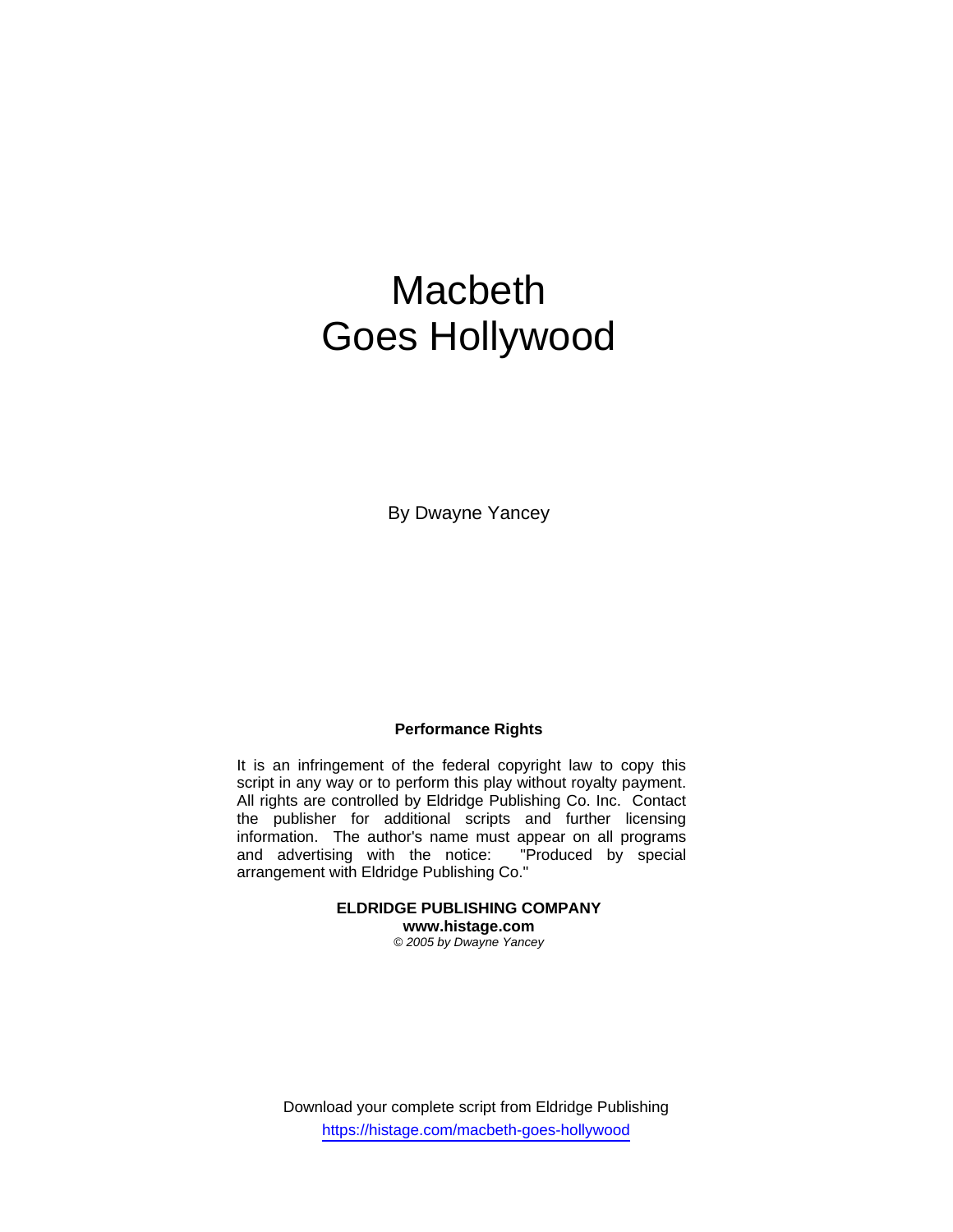*Macbeth Goes Hollywood -2-* 

## **DEDICATION**

*For Trina, Rain and Keith, whose support made this possible.* 

#### **STORY OF THE PLAY**

 Shakespeare's agent options his script "Macbeth" to a Hollywood producer who wants a "few" changes to make the play more contemporary. The trouble is the producer isn't sure what changes exactly should be made. Soon Shakespeare is casting the poor witches alternately as country singers, rappers, and punk rockers, while Macbeth and Lady Macbeth perform their lines as gangsters, farmers and Goths. A member of the audience is even pulled onstage at one point to help Macbeth rehearse a murder scene.

 If that's not bad enough, the final showdown between Macbeth and Macduff is revised and becomes a scene straight from a Western! The agent says the script doesn't matter, it's just the concept, and all part of the process of "goin' Hollywood." But after this, will the great Bard ever be the same?

**Performance time:** About 70 minutes.

#### *ORIGINAL PERFORMANCE*

*The opening scene was performed September 10, 2004 at No Shame Theatre, a program of Mill Mountain Theatre, Roanoke, VA. It was directed by Keith Yancey. The original cast included: WITCH 1: Trina Yancey WITCH 2: Marycatherine Smith WITCH 3: Laura Tuggle Anderson SHAKESPEARE: Dwayne Yancey AGENT: Simon Adkins PRODUCER: John Bryant*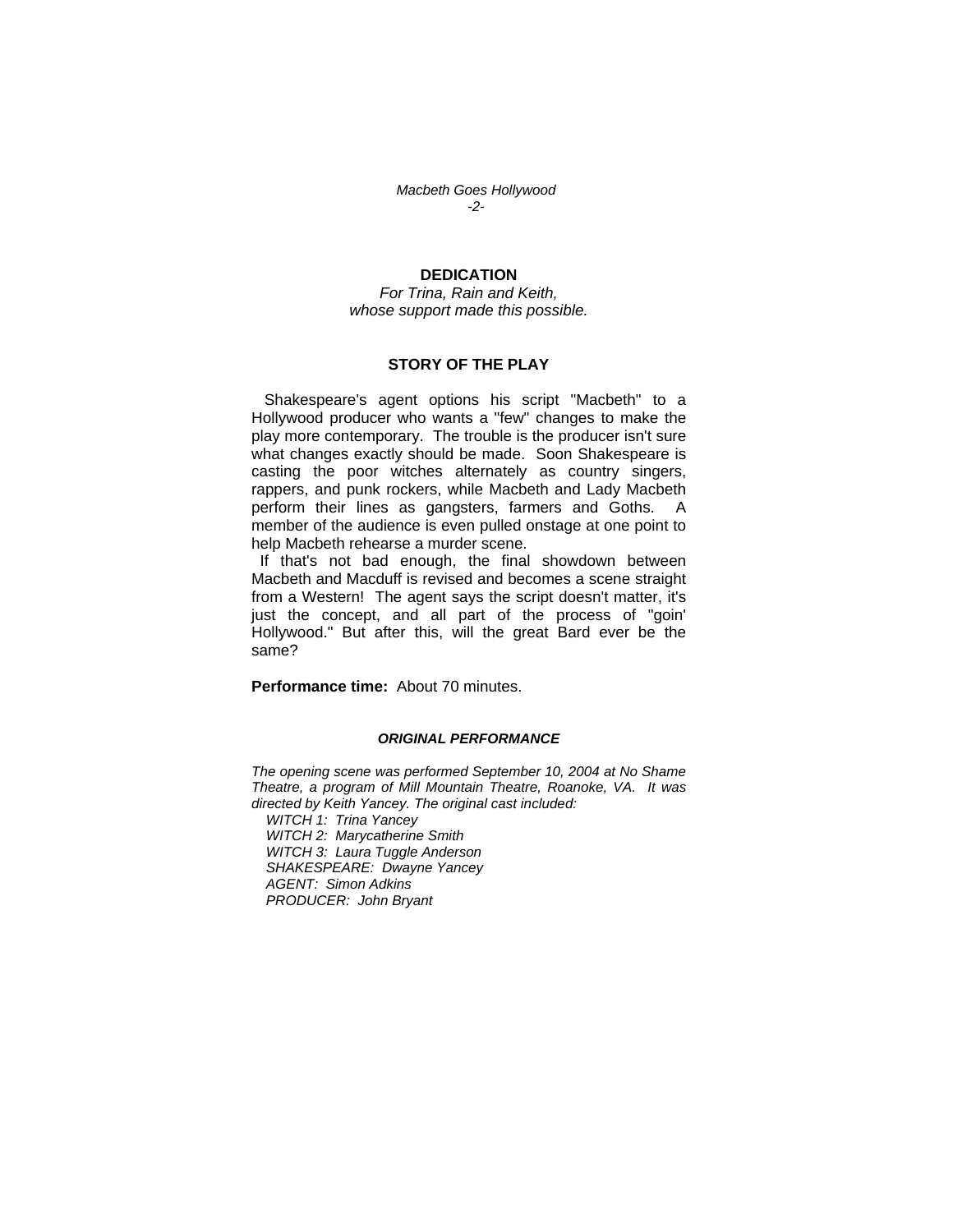*Macbeth Goes Hollywood -3-* 

# **CAST OF CHARACTERS**

*(4 m, 4 w, 19 flexible, extras) (With doubling: 4 m, 4 w, 5 flexible, extras)* 

**AGENT:** Shakespeare's agent who options the script for *Macbeth*. **PRODUCER:** Hollywood producer who wants a "few" script changes. **SHAKESPEARE:** The Bard himself. **WITCH 1:** One of the weird sisters from "Macbeth." **WITCH 2:** Another. **WITCH 3:** Another. **MACBETH:** Scottish thane who kills the king to become king. **STAGEHAND:** Non-speaking role. **BANQUO:** Macbeth's best friend and potential rival. **LADY MACBETH:** Power-hungry wife of Macbeth. **MACDUFF:** Scottish lord who eventually kills Macbeth. **MURDERER 1, 2 CATERER 1, 2 GANGSTER 1, 2 SOLDIER 1, 2 COWBOY 1, 2 SECURITY GUARDS 1, 2 MUSICIANS 1, 2 CAMERA PEOPLE 1, 2 EXTRAS:** As needed.

*Note: The same two actors can double as murderers, caterers, gangsters, soldiers, cowboys, security guards, musicians, and camera crew.*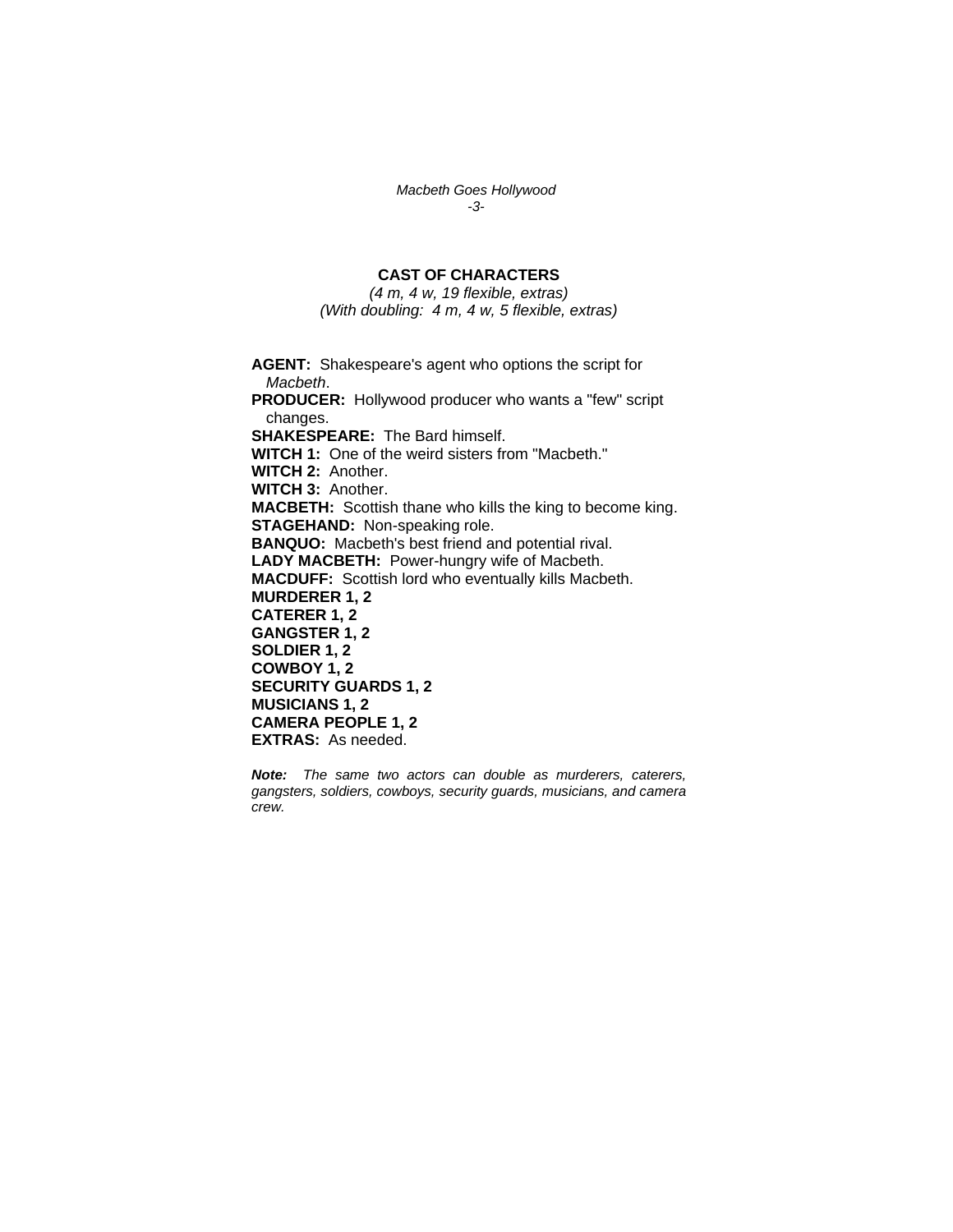#### *Macbeth Goes Hollywood -4-*

## **PROPS**

Pad of paper Plumed pen 3 cowboy hats (at least 1 white, 1 black) Guitars Microphones Table and chairs **Fog machine (optional)** Barbecue potato chips **Golf clubs** TV cameras Cell phone<br>
Answering machine Chrying pan Answering machine 2 plastic daggers **Barbells** or Thigh Master Can of air freshener<br>
TV remote control<br>
TV remote control<br>
Cheap lawn chair Screwdriver Deck of cards Crystal ball Violin case Contracts<br>
Chinese take-out boxes<br>
Cans of soft drink Chinese take-out boxes Briefcase holding a can of diet soft drink Tray of hors d'oeuvres Cauldron, wooden spoon and drinks **Briefcase**, security chain Sunglasses Microphone ear pieces<br>
Pitchfork (optional) Basket of laundry Pitchfork (optional) Box of laundry detergent Map Two wooden barrels Tumbleweeds 2 plastic guns Lasso

Broom or dish towel

#### **SOUND EFFECTS**

Show-tune music Tone on answering machine **Gunshots** Cell phone ringing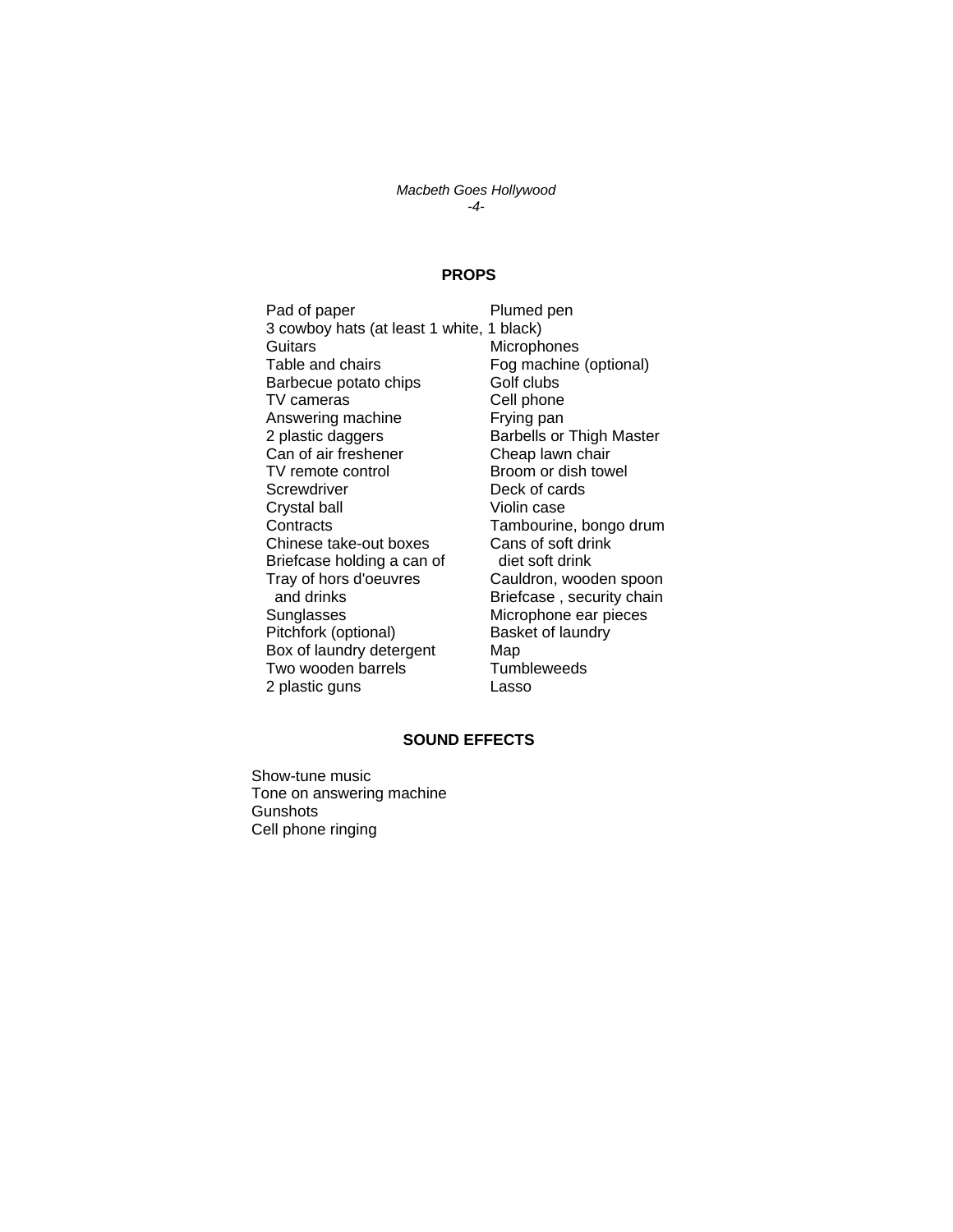## **Macbeth Goes Hollywood**

*(AT RISE: A theatre stage set for a production of "Macbeth." The WITCHES are dressed in classic witch costumes. They act out the opening scene of the play while SHAKESPEARE stands at the side of the stage and writes something down on a pad of paper with a large plumed pen.)* 

- WITCH 1: "When shall we three meet again? In thunder, lightning or in rain?"
- WITCH 2: "When the hurlyburly's done, when the battle's lost and won."
- WITCH 3: "That will be ere the set of sun."
- WITCH 1: "Where the place?"
- WITCH 2: "Upon the heath."
- WITCH 3: "There to meet Macbeth."

*(Shakespeare's AGENT ENTERS all aflutter with good news. The PRODUCER follows. WITCHES exit quietly.)* 

- AGENT: Good news, Will. I've optioned your script to Megaplex Studios in Hollywood! They want to make a blockbuster out of it!
- SHAKESPEARE: Which script are you talking about?
- AGENT: You know, the one with all the murders in it.
- SHAKESPEARE: Like I said, which one?
- AGENT: You know, that … that … that Scottish one! Yeah, that one. They really like all the stabbing and the killing and the blood and the gore. They really like the gore. Oh, just one thing … they want to know if you could, you know, sex it up a little.
- SHAKESPEARE: Sex it up a little?

AGENT: Yeah, you know, give it a more … contemporary feel. SHAKESPEARE: More contemporary?

AGENT: Yeah, you know, drop all the old English —

SHAKESPEARE: It's not old English —

AGENT: Well, whatever, all those clunky old words and stuff. Here, why don't you just talk to Max.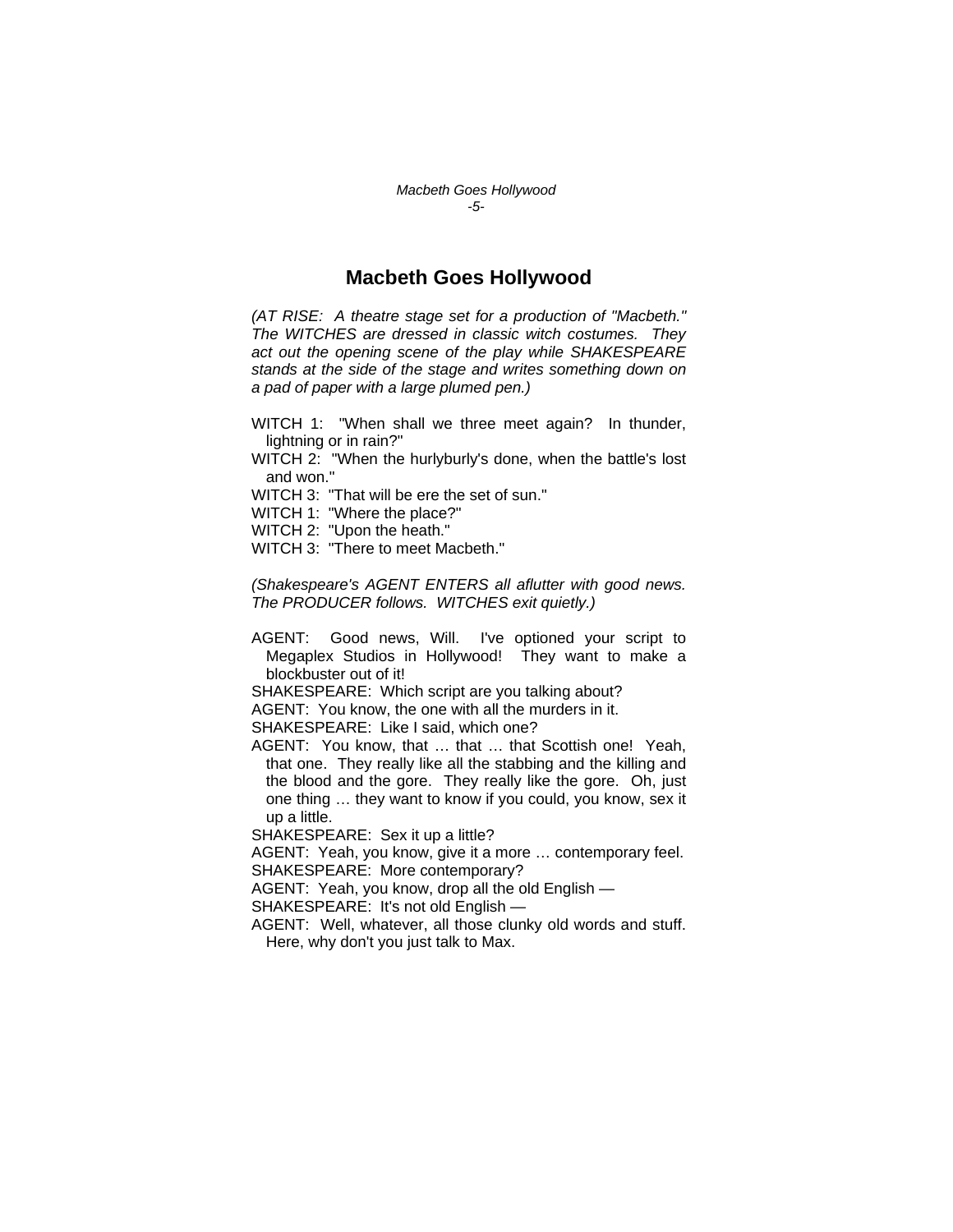*Macbeth Goes Hollywood -6-* 

AGENT: *(Continued.)* He's the producer with Megaplex. Max, Will. Will, Max. There. We'll all have to do lunch sometime. Well, I've got to run. More scripts to option, you know. I'm feeling good about that "Taming of the Shrew" one, too. I think we might have a real winner there. Might have to change a few things, though. Don't want to play to any stereotypes, now do we? *(AGENT EXITS.)* 

PRODUCER: Pleased to meet you, Bill.

SHAKESPEARE: It's Will.

- PRODUCER: Bill, Will, whatever. Interesting nom de plume you have … Shakespeare. Very … pointy. How'd you come up with that?
- SHAKESPEARE: It's my real name, actually.

PRODUCER: Oh, that's a good one. Your agent said you were just as funny in person as you are on stage.

SHAKESPEARE: No, really, it's my name.

PRODUCER: I can certainly understand why you went with a stage name there, Bill.

SHAKESPEARE: It's Will.

PRODUCER: I mean, your real name is, what, Francis Bacon or something like that? That's almost as bad as Marilyn Monroe's real name. I mean, can you imagine a sex symbol named Norma Jean? Or —

SHAKESPEARE: It's Shakespeare!

- PRODUCER: Yes, yes, yes, whatever. Just make up your mind and stick with it. Well, let's get on with the script revisions, shall we?
- SHAKESPEARE: Revisions?
- PRODUCER: Yes, you know … to make it more marketable … more saleable … more contemporary.

SHAKESPEARE: So what do you mean "more contemporary"? PRODUCER: *(Highbrow.)* I see this Macbeth character as kind of an archetypal figure … the protagonist with the fatal flaw who battles forces beyond his control. It's a classic tale … man's inhumanity to man, a tragedy of epic proportions. Sort of a modern morality play. *(HE turns practical.)* So I was thinking, could you perhaps put it more in the language of the people?